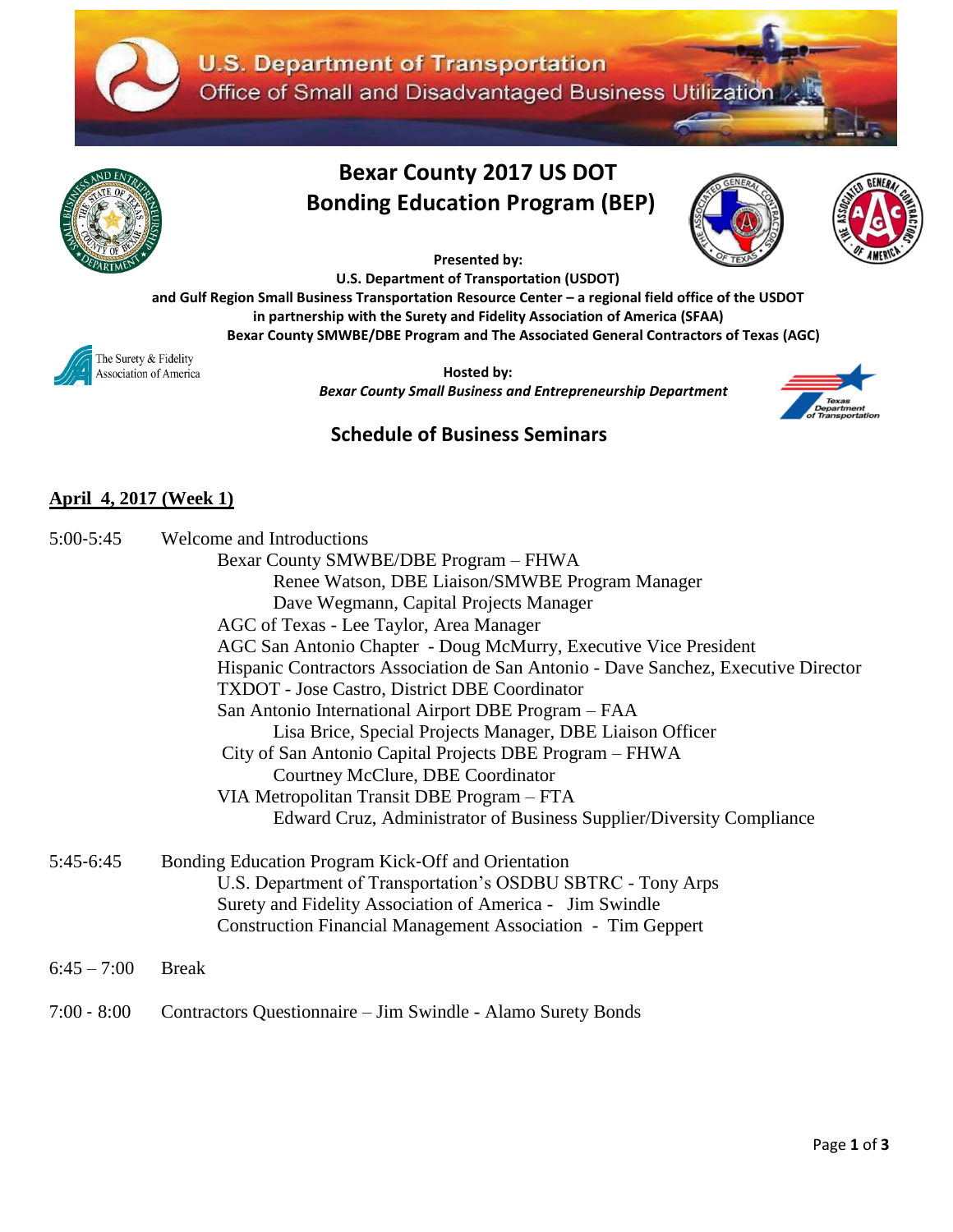#### **April 11, 2017 (Week 2)**

| $5:00 \text{ pm}$ | One-on-One Appointments with Bond Producers                                 |
|-------------------|-----------------------------------------------------------------------------|
| $6:00-7:00$       | Topic: Business Planning                                                    |
|                   | Bonding Programs, Banking and Financing for Contractors                     |
|                   | Business Credit: Dunn & Bradstreet / Construction Industry Profile          |
|                   | Instructor: Tony Arps, SBTRC                                                |
| $7:00 - 7:10$     | <b>Break</b>                                                                |
| $7:10 - 8:00$     | Topic: Financing the Work                                                   |
|                   | Lenders Panel: Moderator - Anthony Ruiz, San Antonio District Director, SBA |
|                   | Broadway Bank - John Cruz                                                   |
|                   | Frost Bank - Glenn Thomas                                                   |
|                   | LiftFund - Jonathan Sarabia                                                 |
|                   | Bank of San Antonio - Mario Dominguez                                       |
|                   | Q&A/Networking                                                              |
|                   |                                                                             |

#### **April 18, 2017 (Week 3)**

5:00 pm One-on-One Appointments with Bond Producers 6:00‐7:15 Topic: Bonding & Insurance Instructor: Keith Rogers-Sr. Client Executive, Baldwin-Cox-Allen 7:15‐7:25 Break 7:25‐ 8:00 Topic: Liens & Getting Paid Instructors: The Gardner Law Firm

#### **April 25, 2017 (Week 4)**

| $5:00 \text{ pm}$ | One-on-One Appointments with Bond Producers                                     |
|-------------------|---------------------------------------------------------------------------------|
| $6:00-7:15$       | Topic: Finding US DOT Work & Contracts – Prime/Sub/JV and DBE Rules             |
|                   | Instructor: Carlton Cooper, TXDOT Office of Civil Rights                        |
| $7:15 - 7:25$     | <b>Break</b>                                                                    |
| $7:25 - 8:30$     | Topic: Panel of General Contractors:                                            |
|                   | Moderator - Tony Arps, SBTRC                                                    |
|                   | Eric Hedlund, Senior Vice President, Texas District Manager, Sundt Construction |
|                   | Clint C Henson, Operations Manager - San Antonio, Jordan Foster Construction    |
|                   | Duane Gatlin, South Texas Operations Manager, Flatiron Constructors, Inc.       |
|                   | Mike Kaiman LEED® AP   VP and General Manager $-$ South Texas, Turner           |
|                   | Rita Philip, Corporate Business Diversity and Compliance, Zachry Construction   |
|                   | Brian Freeman, Texas General Manager, Skanska USA Building Inc.                 |

#### **May 2, 2017 (Week 5)**

| $5:00 \text{ pm}$ | One-on-One Appointments with Bond Producers                        |
|-------------------|--------------------------------------------------------------------|
| $6:00 - 7:00$     | <b>Topic: Construction Accounting</b>                              |
|                   | Instructors: Tim Geppert, Aventine Hill CFOs and Daniel Koehl, RSM |
| $7:00 - 7:10$     | <b>Break</b>                                                       |
| $7:10 - 8:00$     | <b>Revenue Recognition Over/Under Billings</b>                     |
|                   | Job Cost - Templates for homework assignment                       |